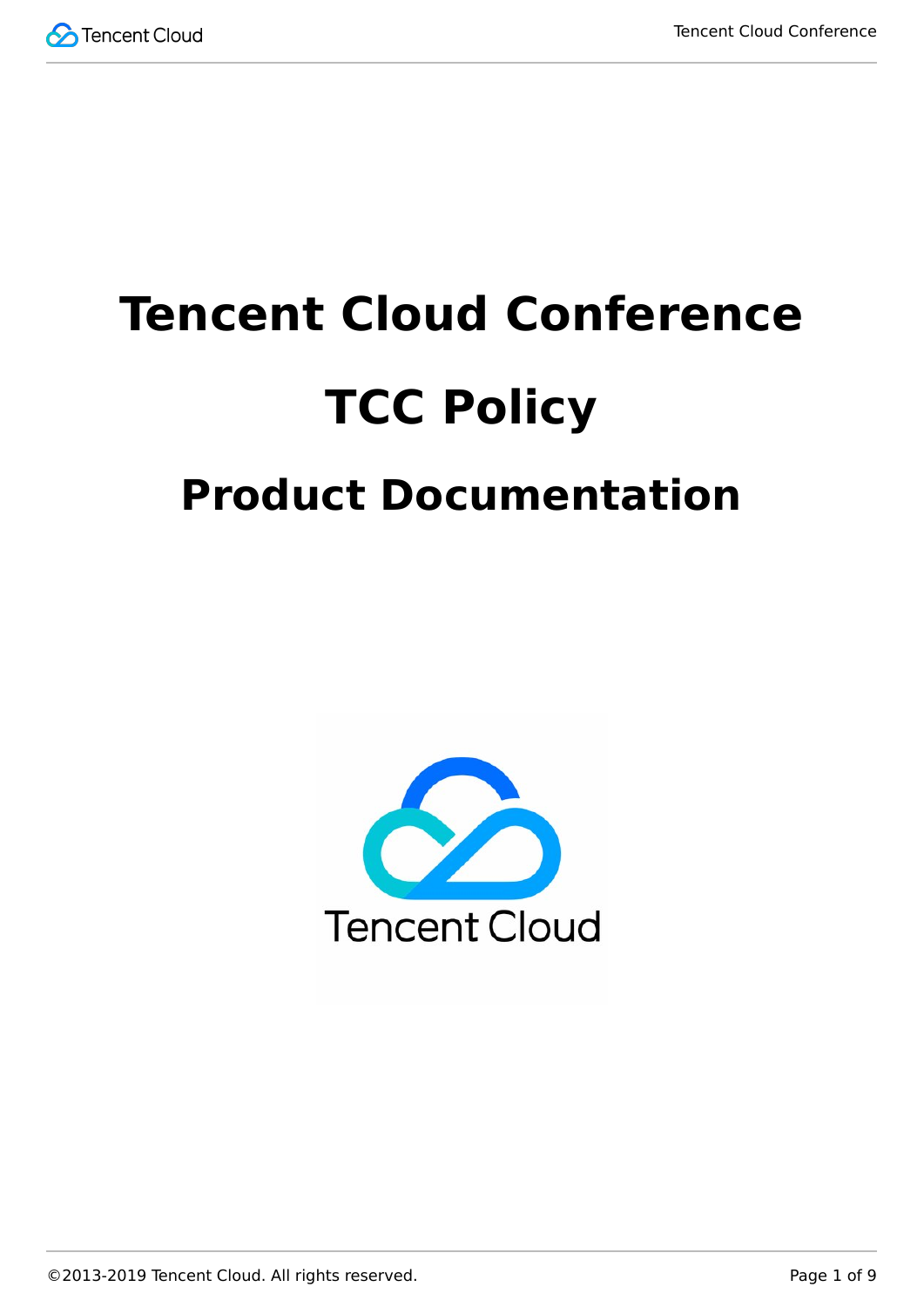#### Copyright Notice

©2013-2019 Tencent Cloud. All rights reserved.

Copyright in this document is exclusively owned by Tencent Cloud. You must not reproduce, modify, copy or distribute in any way, in whole or in part, the contents of this document without Tencent Cloud's the prior written consent.

Trademark Notice

#### **C** Tencent Cloud

All trademarks associated with Tencent Cloud and its services are owned by Tencent Cloud Computing (Beijing) Company Limited and its affiliated companies. Trademarks of third parties referred to in this document are owned by their respective proprietors.

#### Service Statement

This document is intended to provide users with general information about Tencent Cloud's products and services only and does not form part of Tencent Cloud's terms and conditions. Tencent Cloud's products or services are subject to change. Specific products and services and the standards applicable to them are exclusively provided for in Tencent Cloud's applicable terms and conditions.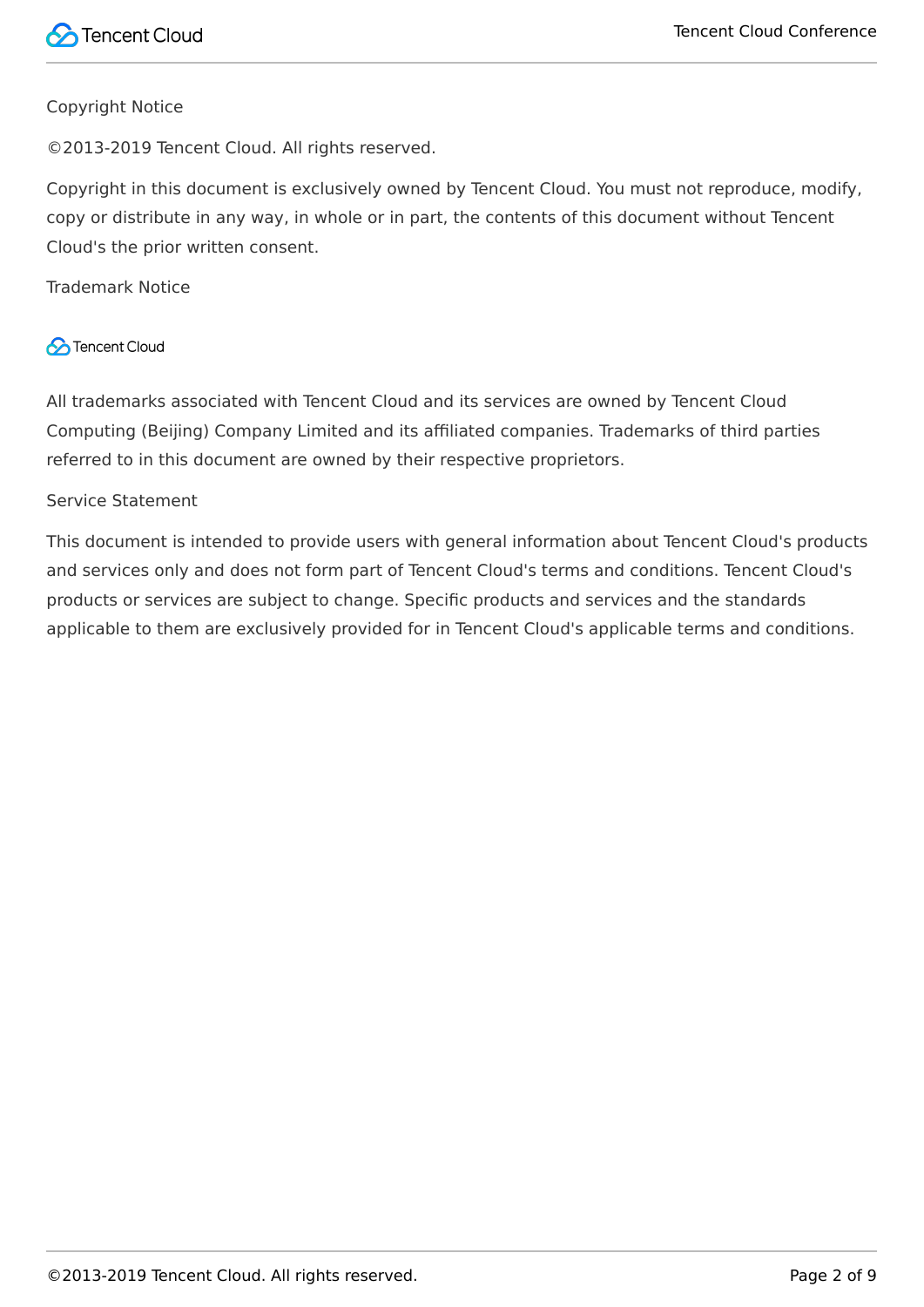

#### **Contents**

**[TCC Policy](#page-3-0)** [Privacy Policy](#page-3-1) [Data Processing And Security Agreement](#page-5-0)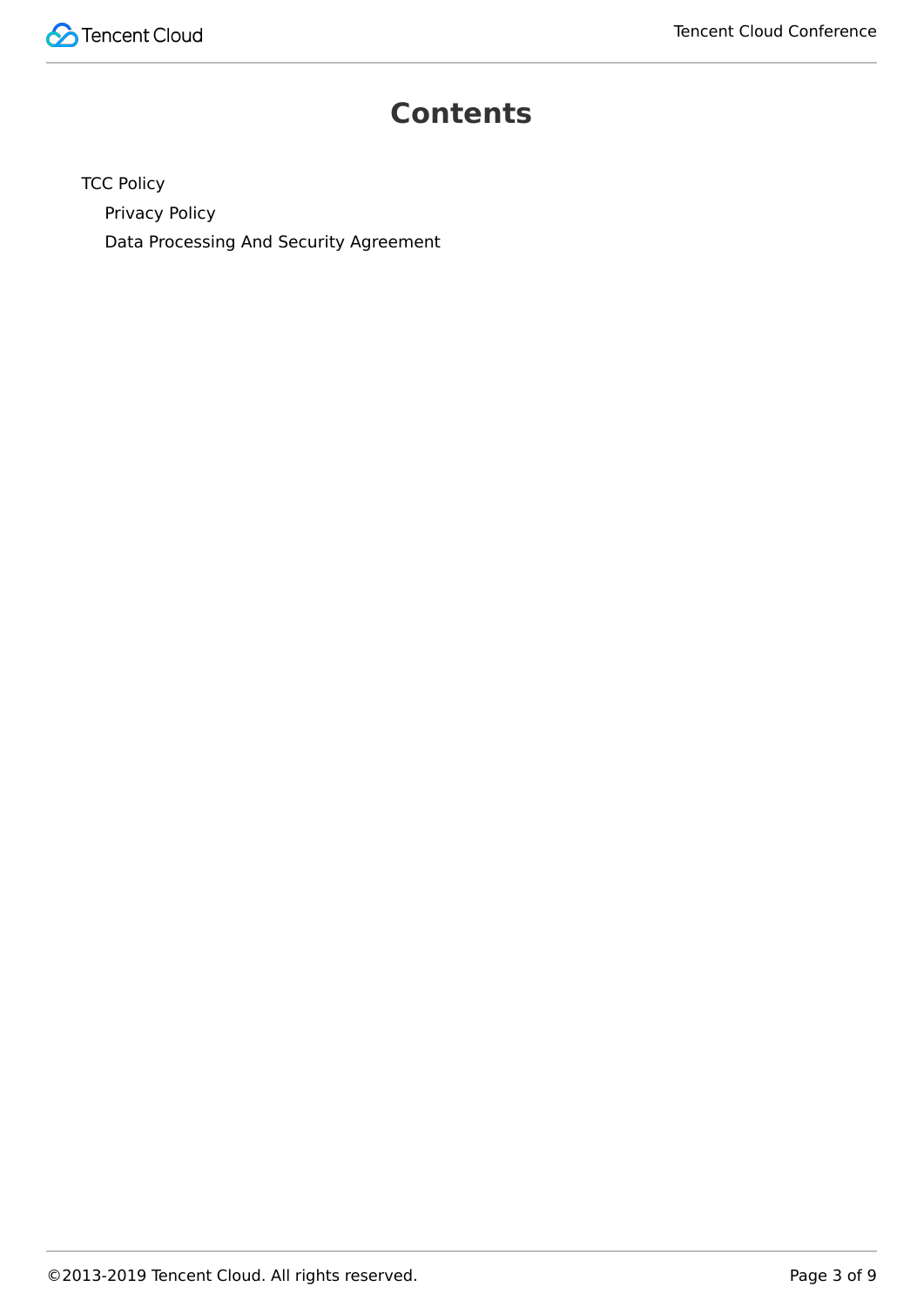## <span id="page-3-1"></span><span id="page-3-0"></span>**TCC Policy** Privacy Policy

Last updated:2021-10-15 12:00:30

## 1. Introduction

This Module applies if you use the Tencent Cloud Conference feature ("**Feature**"). This Module is incorporated into the privacy policy located at "**[Privacy Policy](https://intl.cloud.tencent.com/document/product/301/17345)**". Terms used but not defined in this Module shall have the meaning given to them in the Privacy Policy. In the event of any conflict between the Privacy Policy and this Module, this Module shall apply to the extent of the inconsistency.

## 2. Controllership

The controller of the personal information described in this Module is as specified in the Privacy Policy.

#### 3. Availability

This Feature is available to users globally.

#### 4. How We Use Personal Information

We will use the information in the following ways and in accordance with the following legal bases:

| <b>Personal Information</b>                                                                    | <b>Use</b>                                                                                                                                                                                     | <b>Legal Basis</b>                                                                                                            |
|------------------------------------------------------------------------------------------------|------------------------------------------------------------------------------------------------------------------------------------------------------------------------------------------------|-------------------------------------------------------------------------------------------------------------------------------|
| Log Data Access Log:<br>Page Address, Page Title,<br>User ID, Play Status, Play<br><b>Time</b> | To report page views for the relevant<br>service and to generate Dashboard Data<br>(as described in the Data Privacy and<br><b>Security Agreement Module for Tencent</b><br>Cloud Conference.) | We process this<br>information as it's<br>necessary for us to<br>perform our contract<br>with you to provide the<br>Services. |
| Organizer Data Account<br>Name, Organizer's                                                    | To allow the relevant organizer to<br>manage the Feature.                                                                                                                                      |                                                                                                                               |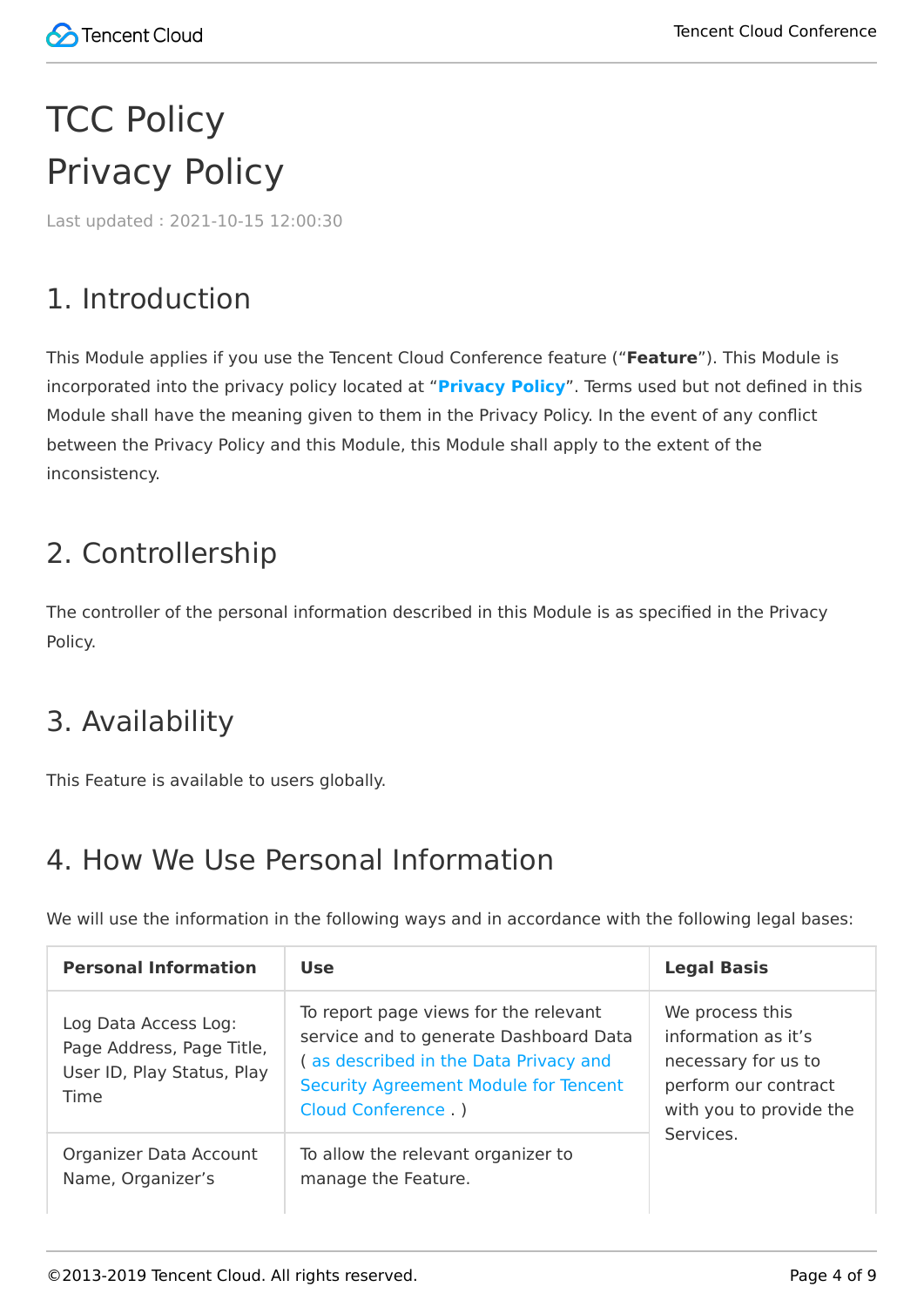| Name, Country/Region,<br>Logo, Email Address, |  |
|-----------------------------------------------|--|
| Contact Number,                               |  |
| Address                                       |  |

## 5. How We Store and Share Personal Information

As specified in the Privacy Policy.

#### 6. How We Share Personal Information

As specified in the Privacy Policy, including Aceville Pte Ltd.

#### 7. Data Retention

We will retain personal information in accordance with the following:

| <b>Personal</b><br><b>Information</b> | <b>Retention Policy</b>                                             |
|---------------------------------------|---------------------------------------------------------------------|
| Log Data                              | For the duration of the customer account and then deleted within 30 |
| Organizer Data                        | days.                                                               |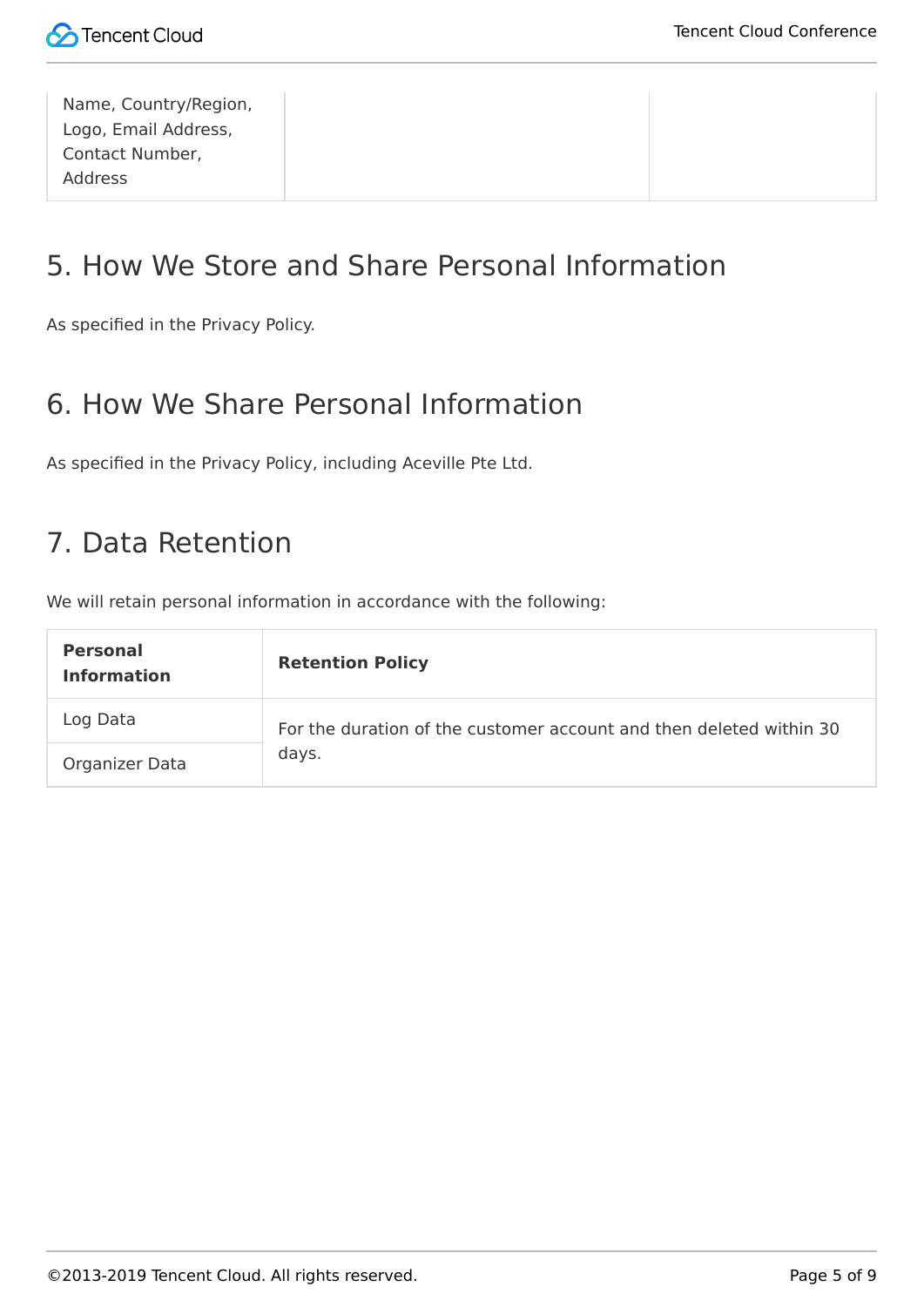# <span id="page-5-0"></span>Data Processing And Security Agreement

Last updated:2021-11-23 16:46:56

## 1. **Background**

This Module applies if you use the Tencent Cloud Conference feature ("**Feature**"). This Module is incorporated into the Data Privacy and Security Agreement located at "**[DPSA](https://intl.cloud.tencent.com/document/product/301/17347)**". Terms used but not defined in this Module shall have the meaning given to them in the DPSA. In the event of any conflict between the DPSA and this Module, this Module shall apply to the extent of the inconsistency.

## 2. **PROCESSING**

We will process the following data in connection with the Feature (to the extent you have instructed us to integrate the relevant functionality required for processing such data as part of the Feature):

| <b>Personal Information</b>                                                                                                                                                                                                                                                                                                                                                                                                                                                                                                       | <b>Use</b>                                                                  |
|-----------------------------------------------------------------------------------------------------------------------------------------------------------------------------------------------------------------------------------------------------------------------------------------------------------------------------------------------------------------------------------------------------------------------------------------------------------------------------------------------------------------------------------|-----------------------------------------------------------------------------|
| <b>Configuration Data</b> Content Management: Conference Information, Schedule<br>Information, Speaker Information (image, name and introduction), Exhibition<br>Information, Product Information, Business Opportunity Information (name,<br>email, contact number, product name, memo) Access Management:<br>Roles/Access Rights (audience, exhibitor) Template Management: Page<br>Configuration, Theme, Template Questionnaire: Title, Questions Mini<br>Program/Web Page Configuration: appID, appSecret, PC and H5 settings | This allows<br>you to design<br>and configure<br>and manage<br>the Feature. |
| <b>User Management Data</b> Data fields specified by you within the management<br>console (which may include phone number, name, company name, email<br>address, address, country/region, interests, age, industry, occupation and<br>gender)                                                                                                                                                                                                                                                                                     | This allows<br>you to<br>manage<br>users of the<br>Feature.                 |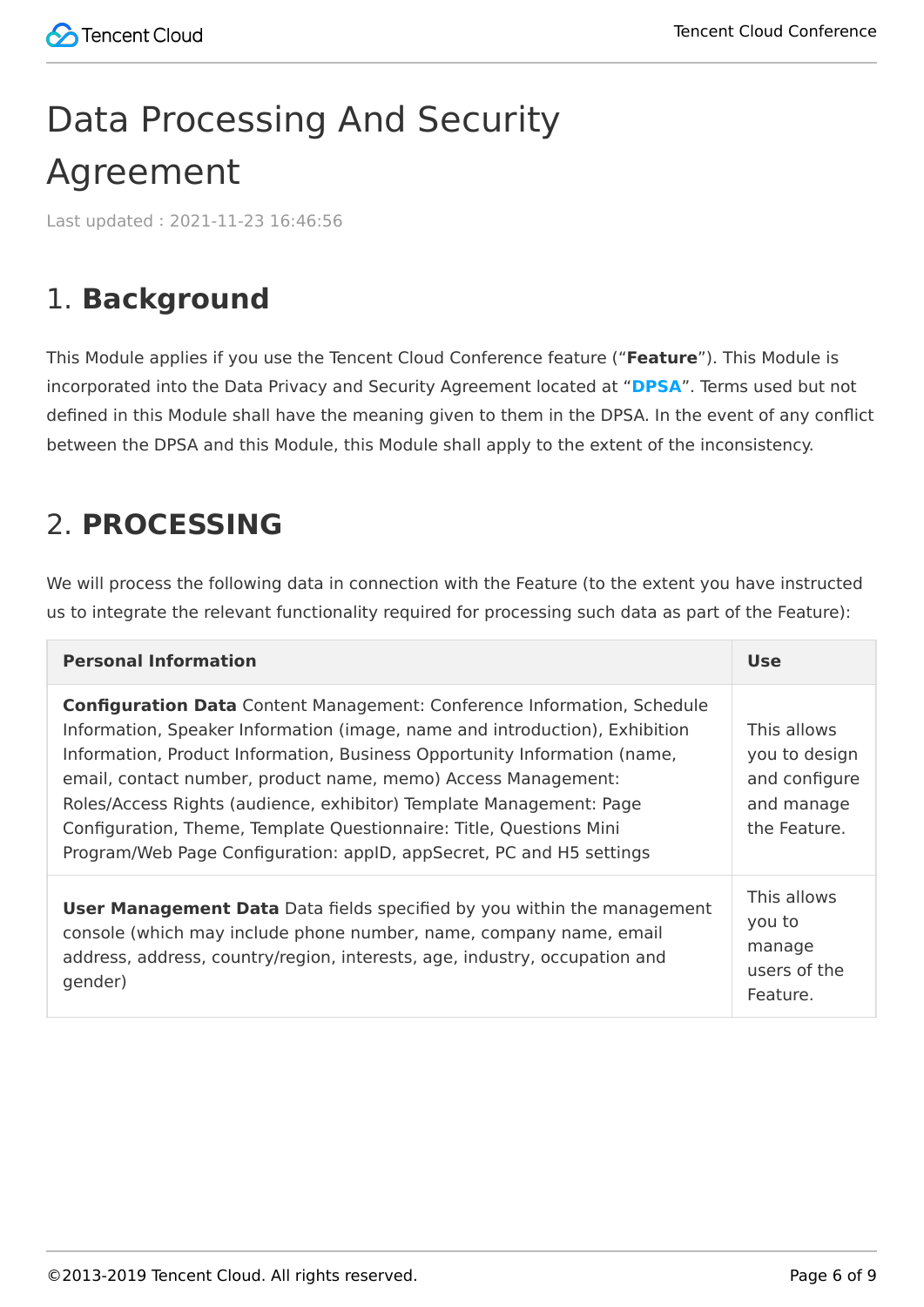

| <b>Personal Information</b>                                                                                                                                                                                                                                                                                                       | <b>Use</b>                                                                                                                                         |
|-----------------------------------------------------------------------------------------------------------------------------------------------------------------------------------------------------------------------------------------------------------------------------------------------------------------------------------|----------------------------------------------------------------------------------------------------------------------------------------------------|
| <b>Dashboard Data</b> Page View, Top Visit Ranking, Visitor Data (Regional<br>Distribution/Distribution, Interests, Industry, Gender, Age, Occupation), Live<br>Video Volume, Live Video Watch Duration, or any other data fields specified by<br>you (including any datasets designated by you in User Management Data<br>above) | <b>This</b><br>facilitates an<br>overview of<br>the users<br>interaction<br>and<br>statistical<br>information<br>relating to<br>the<br>conference. |
| <b>OCR Data</b> Business Card Data (as specified on the scanned business cards)                                                                                                                                                                                                                                                   | This allows<br>you to upload<br>user data for<br>the Feature.                                                                                      |
| Meeting Data Statistics: company name, administrator name, appointed<br>company name, appointed administrator name, scheduled meeting time,<br>meeting status Enterprise Information Management: user, role, enterprise<br>standard name, name of representative, remark and operations                                           | This allows<br>you to<br>manage<br>meeting<br>scheduling<br>for the<br>Feature.                                                                    |
| <b>Push Data</b> Users Phone Numbers, Email Addresses                                                                                                                                                                                                                                                                             | This allows<br>you to push<br>messages to<br>the users<br>within the<br>Feature.                                                                   |
| <b>Interactive Event Data</b> Basic Settings, Prize Settings, Participant Settings<br>(Name, Phone Number and Gender is synchronized from the User Management<br>Data above or collected directly by you)                                                                                                                         | This allows<br>you to<br>manage<br>interactive<br>events within<br>the Feature.                                                                    |
| Ticket Management Data Ticket type, price, total ticket volume restrictions,<br>approval requirements, default ticket settings, display settings, ticket order<br>information, include order number, order time, name, phone number, ticket<br>type, single price, volume, total amount                                           | This allows<br>you to<br>manage<br>tickets within<br>the Feature.                                                                                  |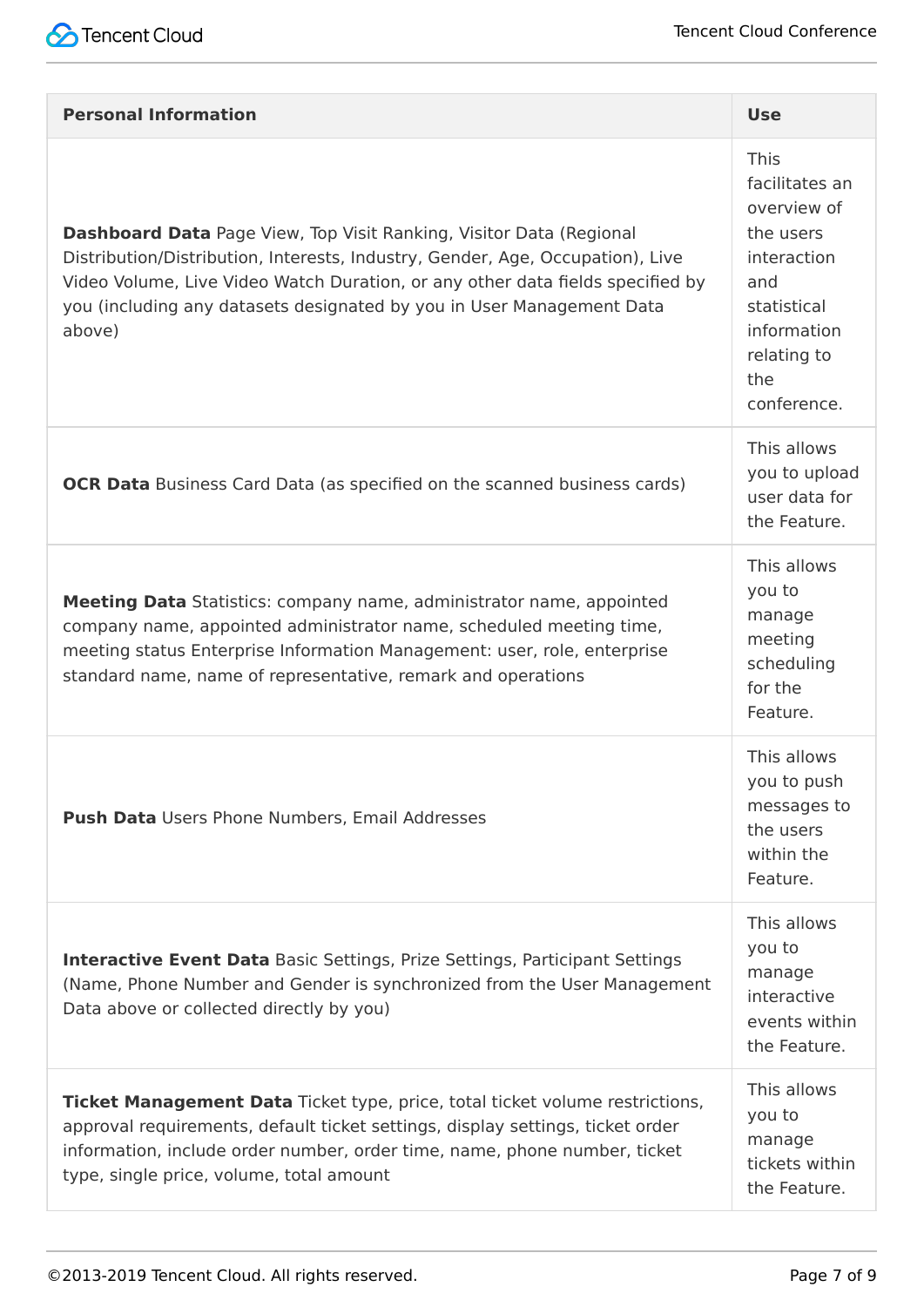| <b>Personal Information</b>                                                                                                                                                                                                                                                 | <b>Use</b>                                                                          |
|-----------------------------------------------------------------------------------------------------------------------------------------------------------------------------------------------------------------------------------------------------------------------------|-------------------------------------------------------------------------------------|
| LVB Data LVB Management: LVB type, LVB name and introduction, broadcast<br>time, stream name, pushStreamURL, replay or not, comment setting,<br>moderation settings (if applicable) Comment Review: LVB name, issue time,<br>user name, comment and operation (pass/delete) | This allows<br>you to<br>manage live<br><b>broadcasts</b><br>within the<br>Feature. |
| <b>Exhibitor Management Data Role Setting Data, Sub-Account Information</b><br>(exhibitor account name, password, account owner, phone number, role and<br>exhibition template)                                                                                             | This allows<br>you to<br>manage<br>exhibitor<br>accounts<br>within the<br>Feature.  |

#### 3. **service region**

As specified in the DPSA.

#### 4. **SUB-Processors**

As specified in the DPSA, including Tencent Cloud Computing (Beijing) Co., Ltd., First App Holdings Limited, and Aceville Pte Ltd.

## 5. **data retention**

Data is retained in accordance with the instructions of the customer (and in any event deleted within 30 days of termination of service),except for Dashboard Data which is processed for your viewing on a real time basis only.

You can request deletion of such personal data in accordance with the DPSA.

#### 6. **special conditions**

You must ensure that this Feature is only used by end users who are of at least the minimum age at which an individual can consent to the processing of their personal data or that parental consent is